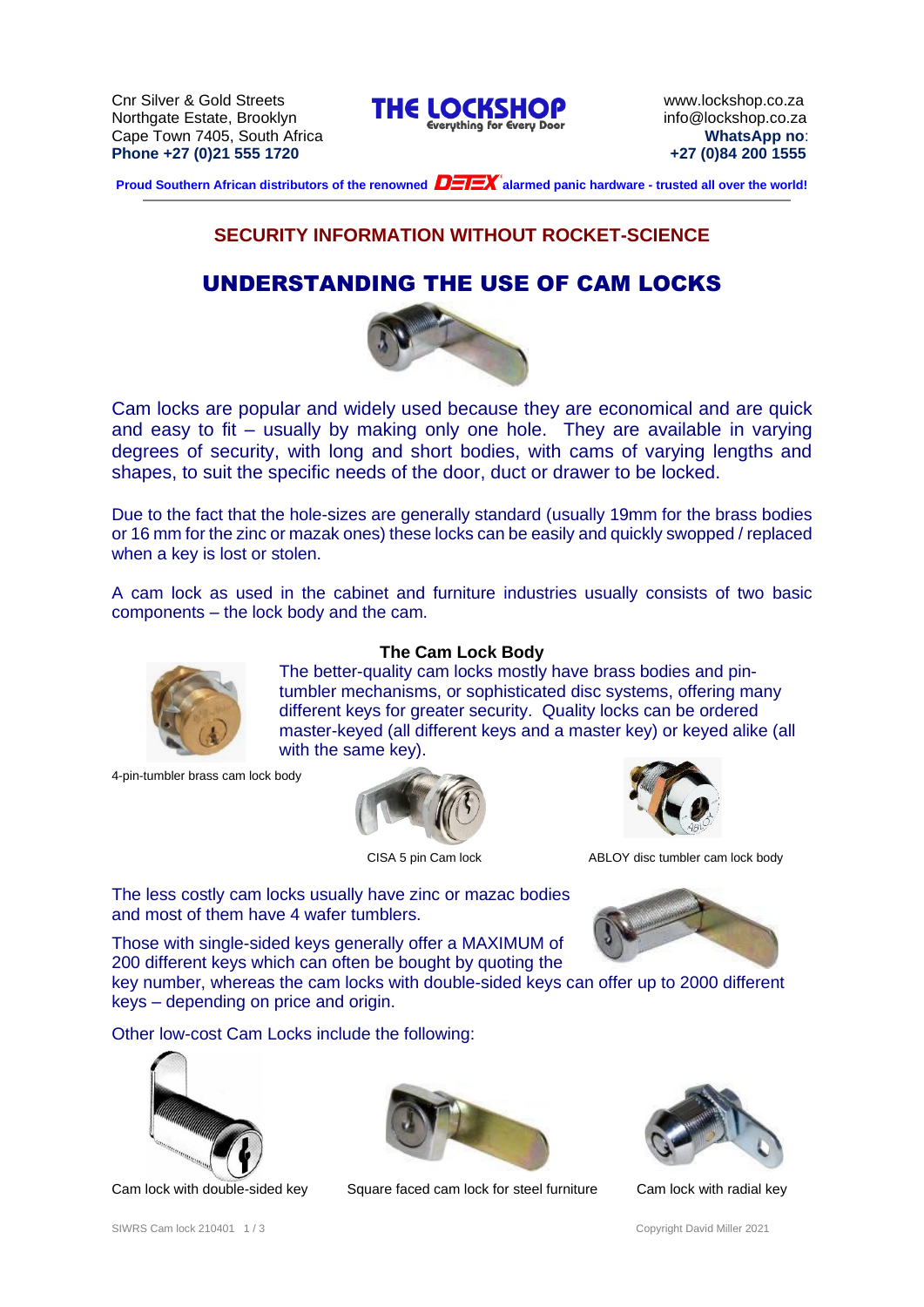

Dimensions commonly used when specifying a Cam Lock

NOTE that the **length** of the body must be specified when ordering. This length is measured from behind the face of the lock to behind the cam - as illustrated at top left above.

Ordering options for cam locks may include: key removable only in locked position key removable only in unlocked position key-turn 90 degrees or 180 degrees key number stamped on key key number stamped on face of lock



There are many low-cost items available and you will generally 'get what you pay for'.